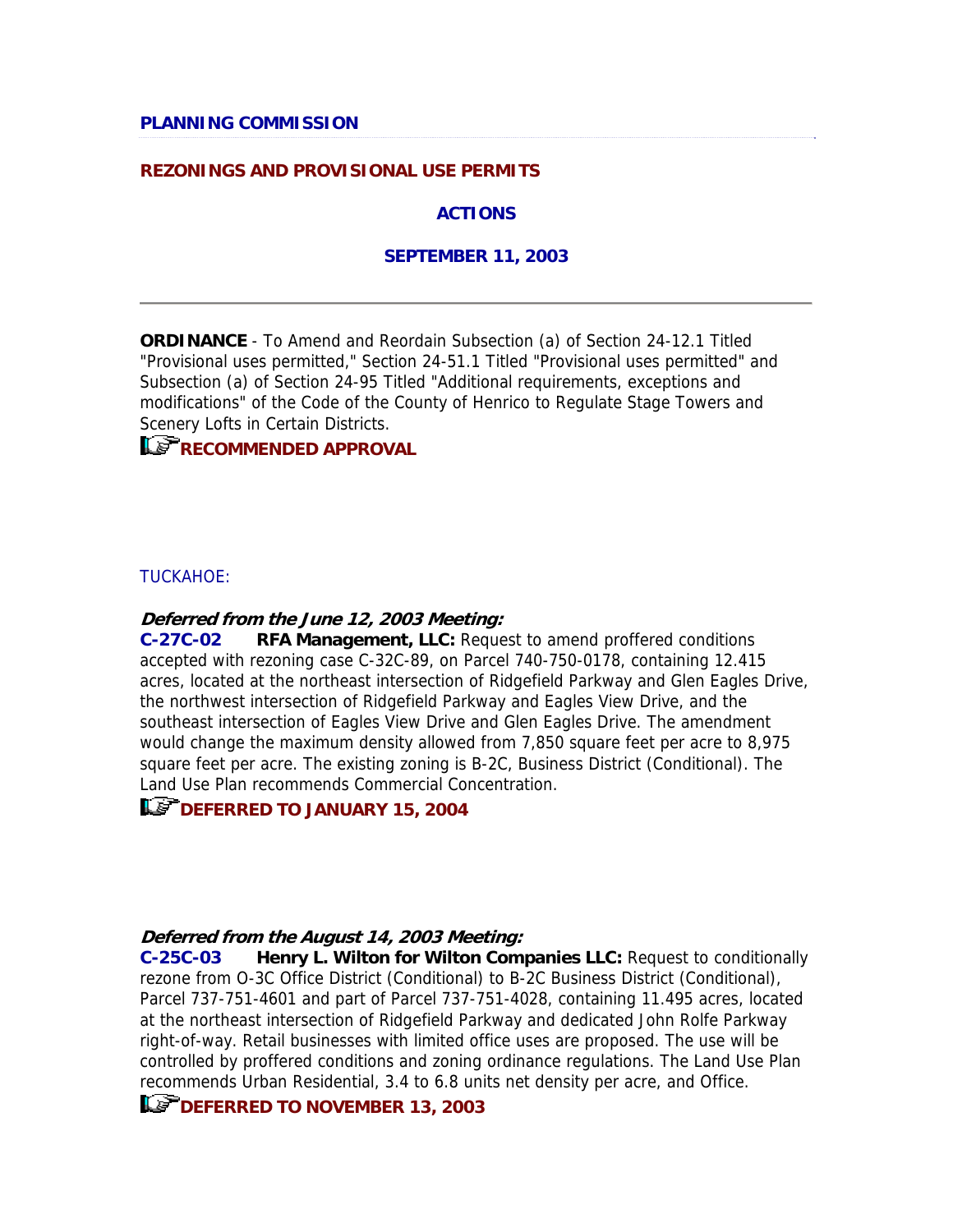#### **Deferred from the July 10, 2003 Meeting:**

**C-32C-03 William R. Cawthorn for Amir Zinat:** Request to conditionally rezone from RTHC Residential Townhouse District (Conditional) to R-5C General Residence District (Conditional), Parcel 749-755-3834, containing approximately 3.33 acres, located on the south line of Three Chopt Road approximately 575 feet east of Cedarfield Parkway. A child care center or multi-family residences are proposed. The use will be controlled by proffered conditions and zoning ordinance regulations. The R-5 District allows a density up to 14.52 units per acre. The Land Use Plan recommends Urban Residential, 3.4 to 6.8 units net density per acre, and Environmental Protection Area.

# **Le<sup>P</sup>DEFERRED TO DECEMBER 11, 2003**

#### **Deferred from the August 14, 2003 Meeting:**

**C-33C-03 Andrew Scherzer/Kristen Keatley for B K Katherman:** Request to conditionally rezone from A-1 Agricultural District, RTHC Residential Townhouse District (Conditional) and R-6C General Residence District (Conditional) to O-2C Office District (Conditional), Parcels 749-754-5736 and 749-754-5769 and part of Parcel 749-754- 2538, containing 6.813 acres, located on the south line of Three Chopt Road approximately 400 feet west of Gaskins Road and on the west line of Gaskins Road approximately 200 feet south of Three Chopt Road. A condominium office park and freestanding day care development is proposed. The use will be controlled by proffered conditions and zoning ordinance regulations. The Land Use Plan recommends Urban Residential, 3.4 to 6.8 units net density per acre.

## **RECOMMENDED APPROVAL**

**C-43C-03 Melvin Spain for Chuck Lessin:** Request to conditionally rezone from R-0 One Family Residence District to R-1C One Family Residence District (Conditional), Parcel 742-738-9442, containing 3.0 acres, located on the west line of N. Gaskins Road approximately 996 feet north of River Road. A single family residential subdivision is proposed. The applicant proffers the density shall not exceed a maximum of four (4) lots. The R-1 District allows a minimum lot size of 25,000 square feet. The Land Use Plan recommends Rural Residential, not exceeding 1.0 unit per acre.

## **DEFERRED TO OCTOBER 9, 2003**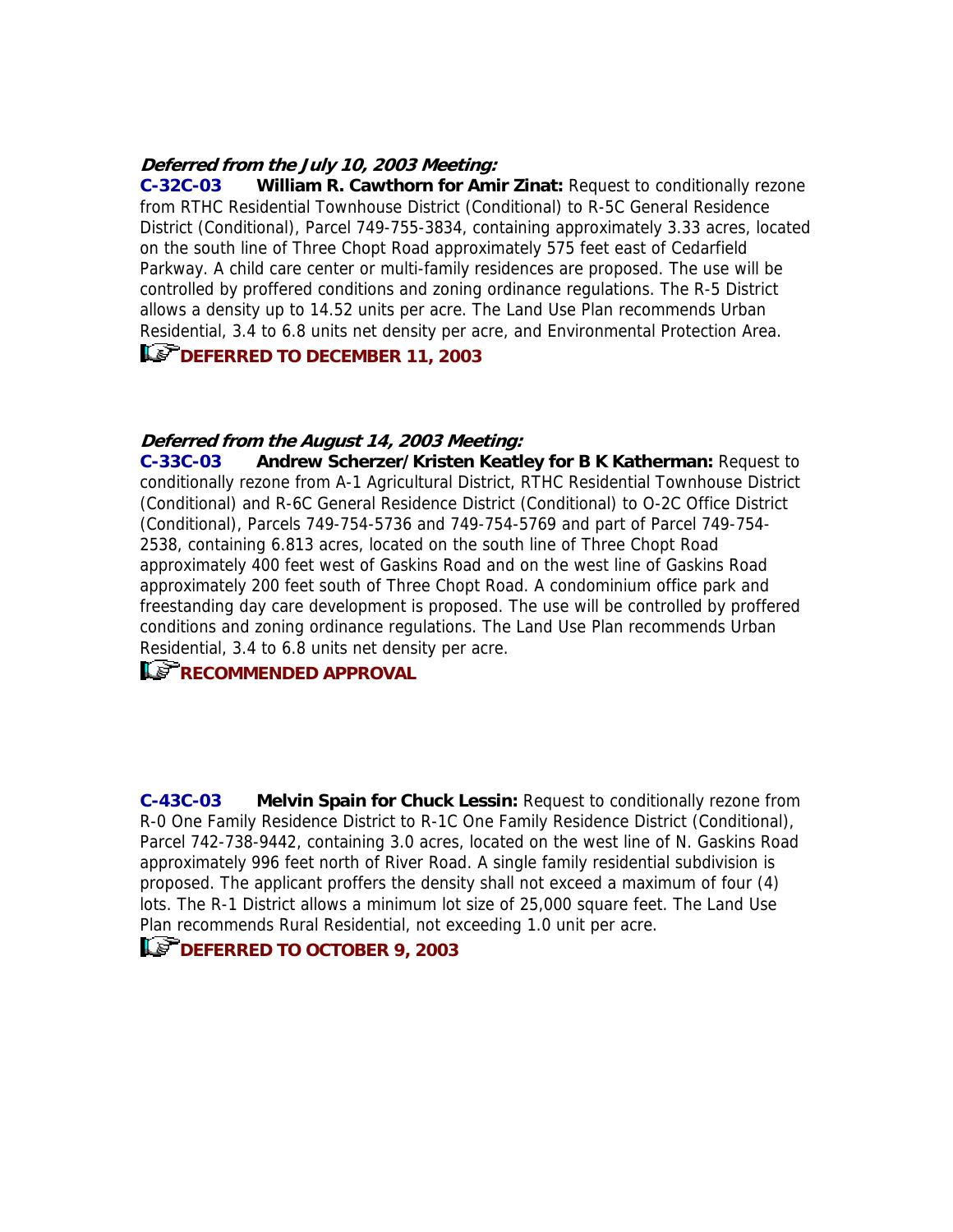#### VARINA:

#### **Deferred from the August 14, 2003 Meeting:**

**C-35C-03 Gary Weinberger:** Request to rezone from M-2 General Industrial District and M-2C General Industrial District (Conditional) to M-2C General Industrial District (Conditional) Parcels 818-707-0077, 818-707-3268, and 818-707-1322 containing approximately 31.2 acres located at the southwest intersection of Charles City and Miller Roads. The applicant proposes to construct additional parking and make other improvements to an existing truck terminal. The Land Use Plan recommends Heavy Industry. The site is also in the Airport Safety Overlay District.

### **RECOMMENDED APPROVAL**

#### **Deferred from the August 14, 2003 Meeting:**

**C-41C-03 James W. Theobald for Don Smith:** Request to conditionally rezone from B-2C Business District (Conditional) to M-1C Light Industrial District (Conditional), part of Parcel 808-729-7538, containing 6.496 acres, located at the southeast intersection of Dabbs House and Creighton Roads. A mini-storage warehouse/selfstorage facility is proposed. The use will be controlled by proffered conditions and zoning ordinance regulations. The Land Use Plan recommends Commercial Concentration. The property is located in the Airport Safety Overlay District.

# **DEFERRED TO NOVEMBER 13, 2003**

#### BROOKLAND:

#### **Deferred from the August 14, 2003 Meeting:**

**C-28C-03 Abe L. Massad for A. F. Associates:** Request to conditionally rezone from B-1 Business District to B-3C Business District (Conditional), Parcel 764-752-9619, containing 1.02 acres, located at the northwestern terminus of Fountain Avenue (unimproved) approximately 275 feet west of Hungary Spring Road. A retail, sales, service and warehouse facility relating to a motorcycle and marine business is proposed. The use will be controlled by proffered conditions and zoning ordinance regulations. The Land Use Plan recommends Commercial Concentration.

## **RECOMMENDED APPROVAL**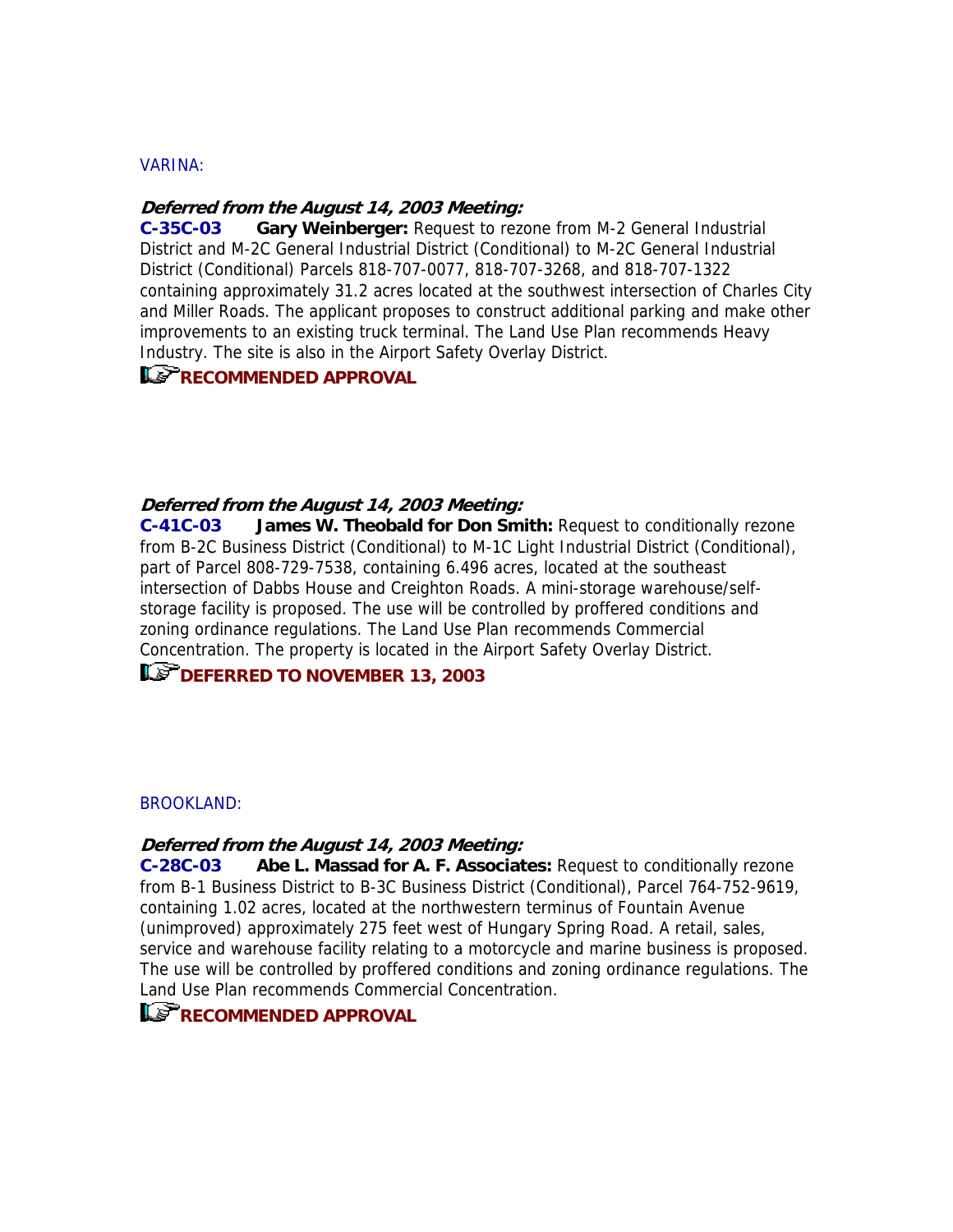**C-44C-03 Jay Weinberg for Staples Mill, LC:** Request to amend proffered conditions accepted with rezoning case C-17C-00, on part of Parcel 762-764-6451, containing approximately 8.92 acres, located on the west line of Staples Mill Road (State Route 33) at Warren Road. The applicant proposes to amend proffered conditions relating to building materials and size, access, and parking. The existing zoning is O-2C Office District (Conditional). The Land Use Plan recommends Suburban Residential 1, 1.0 to 2.4 units net density per acre.

## **RECOMMENDED APPROVAL**

#### BEGINNING AT 8:00 P.M.

#### FAIRFIELD:

#### **Deferred from the July 10, 2003 Meeting:**

**C-33C-02 Henry L. Wilton for WILHOOK, LLC:** Request to rezone from B-3C Business District (Conditional) to R-3C One Family Residence District (Conditional) and B-3C Business District (Conditional), Parcel 804-736-0481, containing 10.415 acres (approximately 6.7 acres in R-3C; approximately 3.7 acres in B-3C), located at the northeast intersection of Mechanicsville Turnpike and Neale Street (Maplewood Farm). Commercial and single family residential developments are proposed. The uses will be controlled by proffered conditions and zoning ordinance regulations. The R-3 District allows a minimum lot size of 11,000 square feet. The Land Use Plan recommends Commercial Concentration. The site is also in the Airport Safety Overlay District.

## **DEFERRED TO NOVEMBER 13, 2003**

#### **Deferred from the August 14, 2003 Meeting:**

**C-38C-03 Andrew M. Condlin for Park Central Associates, L. C.:** Request to amend proffered conditions accepted with Rezoning Case C-8C-95, on Parcels 790-759- 6085 and 789-759-9448, containing 14.003 acres, located at the northeast intersection of E. Parham Road and Park Central Drive (Park Central Business Park). The applicant proposes to reduce the Parham Road buffer from 125' to 75'. The existing zoning is O-2C Office District (Conditional). The Land Use Plan recommends Office.

## **LET DEFERRED TO OCTOBER 9, 2003**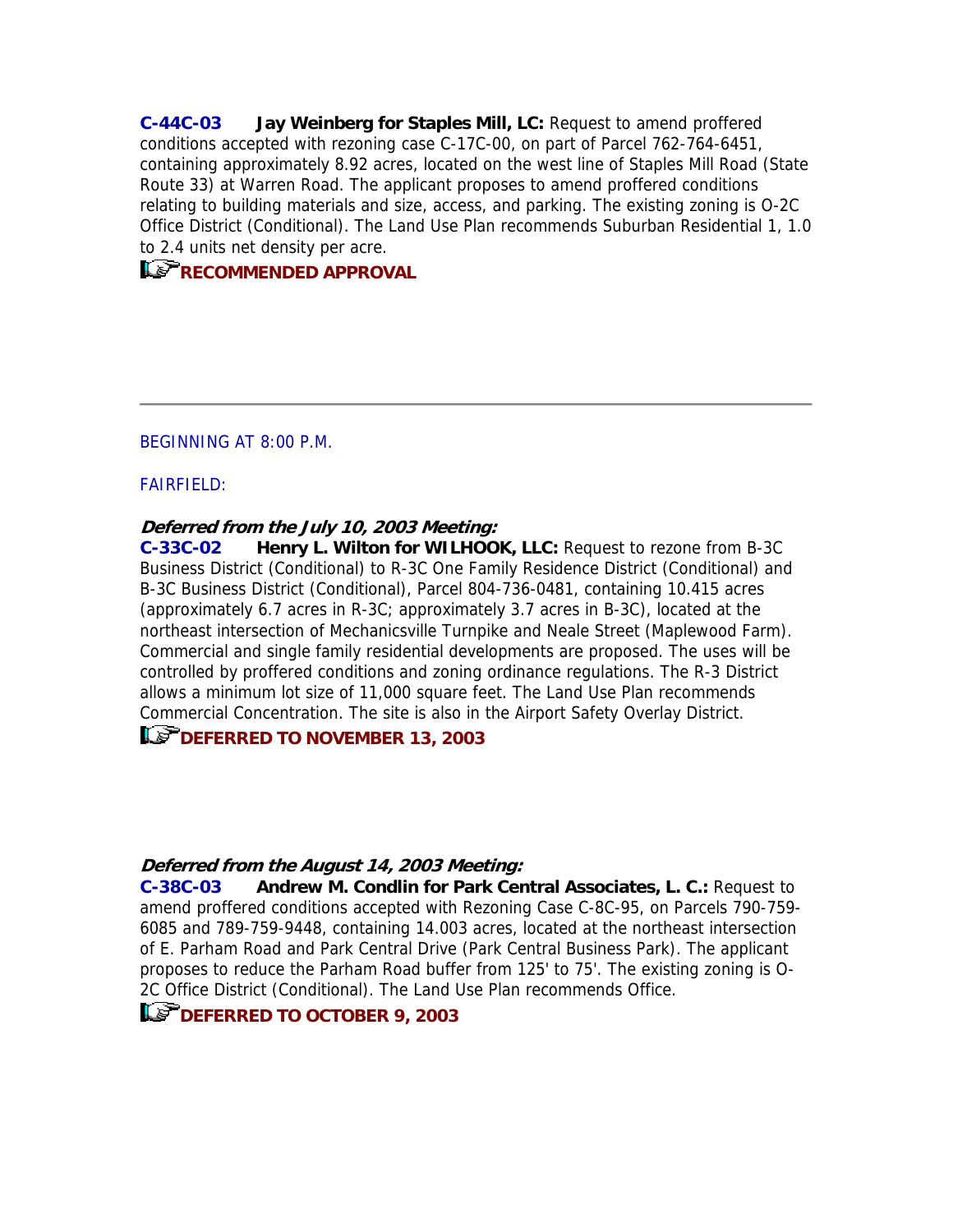### **Deferred from the August 14, 2003 Meeting:**

**C-39C-03 Andrew M. Condlin for Windsor Business Park, LLC:** Request to amend proffered conditions accepted with rezoning case C-90C-97, on Parcels 791-760- 1417, 791-760-7833, 792-760-2349 and 792-760-3482, containing 18.877 acres, located on the north line of E. Parham Road at Magellan Parkway (Windsor Business Park). The applicant proposes to reduce the Parham Road buffer from 125' to 75'. The existing zoning is O-2C Office District (Conditional) and M-1C Light Industrial District (Conditional). The Land Use Plan recommends Office and Office/Service.

# **LET DEFERRED TO OCTOBER 9, 2003**

**C-45C-03 Ken Baucom for David C. Circeo:** Request to conditionally rezone from O-1C Office District (Conditional) to B-1C Business District (Conditional), Parcel 781-748-5100, containing approximately 0.882 acre, located at the southeast intersection of Oak Street and Lakeside Avenue (Lakeside Place). A dental office and hair salon are proposed. The use will be controlled by proffered conditions and zoning ordinance regulations. The Land Use Plan recommends Urban Residential, 3.4 to 6.8 units net density per acre.

# **RECOMMENDED APPROVAL**

**C-46C-03 Andrew Condlin for Gregory A. Windsor:** Request to conditionally rezone from R-2 One Family Residence District to R-2AC One Family Residence District (Conditional), part of Parcel 791-759-1653, containing approximately 8.76 acres, located on the south line of E. Parham at the east line Franconia Road to the west line of Fredonia Road. A single family residential subdivision is proposed. The applicant proffers a maximum of 171 building lots including the acreage on the companion case C-47C-03. The R-2A District allows a minimum lot size of 13,500 square feet. The Land Use Plan recommends Office.

# **LET DEFERRED TO OCTOBER 9, 2003**

**C-47C-03 Andrew Condlin for Gregory A. Windsor:** Request to conditionally rezone from A-1 Agricultural District and R-2 One Family Residence District to R-2AC One Family Residence District (Conditional), part of Parcel 791-759-1653 and Parcels 792-759-3596 and 793-759-4718, containing approximately 90.3 acres, located on the southwest line of E. Parham Road at the east line of Fredonia Road to the north line of Chamberlayne Road (Route 301). A single family residential subdivision is proposed. The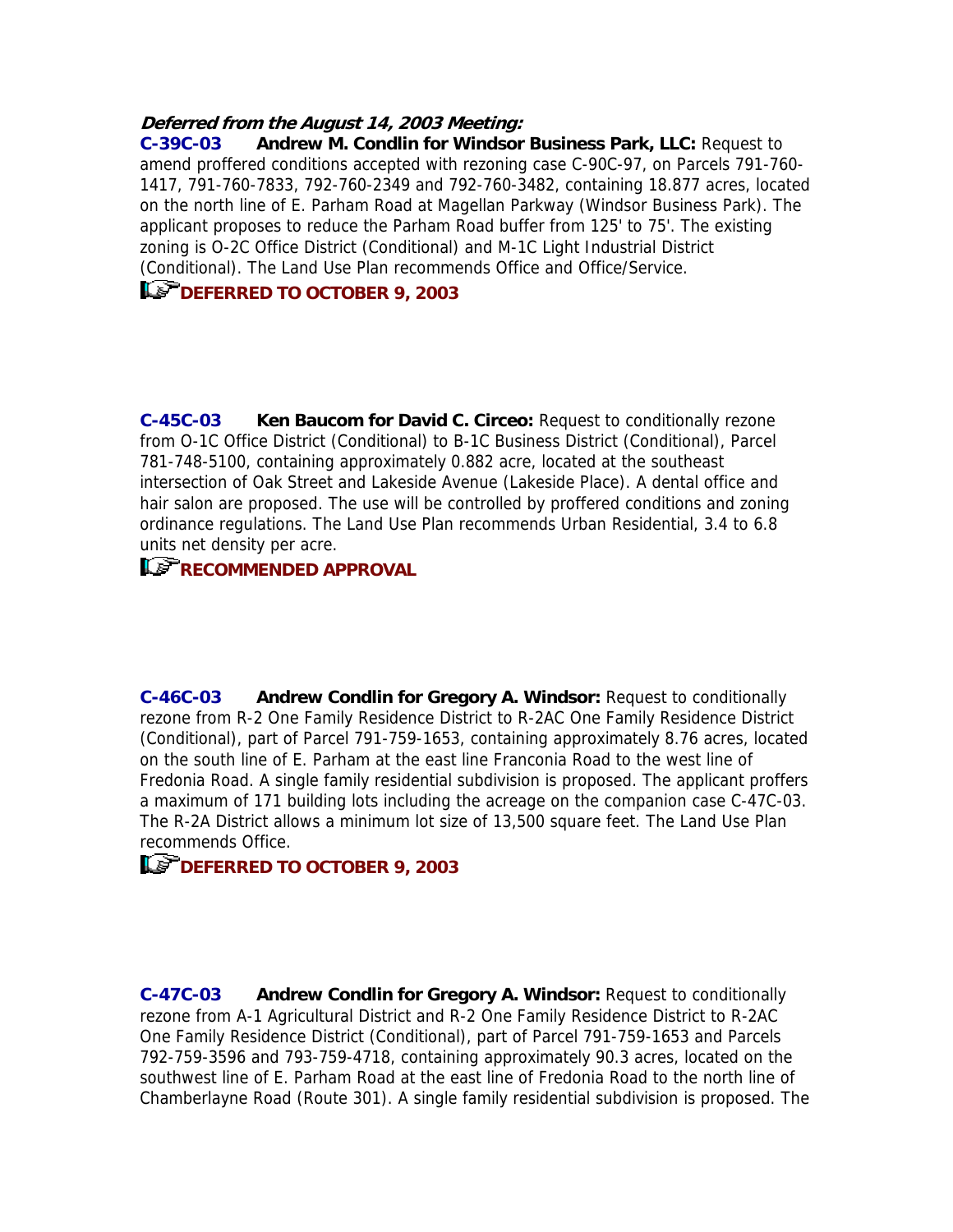applicant proffers a maximum of 171 building lots including the acreage on the companion case C-46C-03. The R-2A District allows a minimum lot size of 13,500 square feet. The Land Use Plan recommends Office and Environmental Protection Area.

## **DEFERRED TO OCTOBER 9, 2003**

#### THREE CHOPT:

#### **Deferred from the August 14, 2003 Meeting:**

**P-8-03 Gloria Freye for Doswell Properties, Inc.:** Request for a provisional use permit under Sections 24-58.2(a) and 24-122.1 of Chapter 24 of the County Code in order to permit 24 hours of service to the general public for a proposed convenience store with fuel pump and restaurant (Great To Go - Store No. 3; POD-119-98), on part of Parcel 747-760-6472, containing 4,400 square feet, located at the northeast intersection of Dominion Boulevard and W. Broad Street (U. S. Route 250). The existing zoning is B-2C Business District (Conditional). The Land Use Plan recommends Commercial Concentration.

# **RECOMMENDED APPROVAL**

#### **Deferred from the July 10, 2003 Meeting:**

**C-18C-03 James W. Theobald for Commercial Net Lease Realty Services, Inc.:** Request to conditionally rezone from B-3 Business District and A-1 Agricultural District to B-2C Business District (Conditional), Parcel 741-761-8112 and part of Parcel 741-761-8532, containing approximately 2.899 acres, located at the southeast intersection of W. Broad Street (U. S. Route 250) and Three Chopt Lane. A retail use is proposed. The use will be controlled by proffered conditions and zoning ordinance regulations. The Land Use Plan recommends Office and Commercial Concentration.

### **LET DEFERRED TO NOVEMBER 13, 2003**

#### **Deferred from the August 14, 2003 Meeting:**

**C-23C-03 Robert Atack:** Request to conditionally rezone from A-1 Agricultural District to R-3C One Family Residential District (Conditional), Parcels 747-764-3839, 747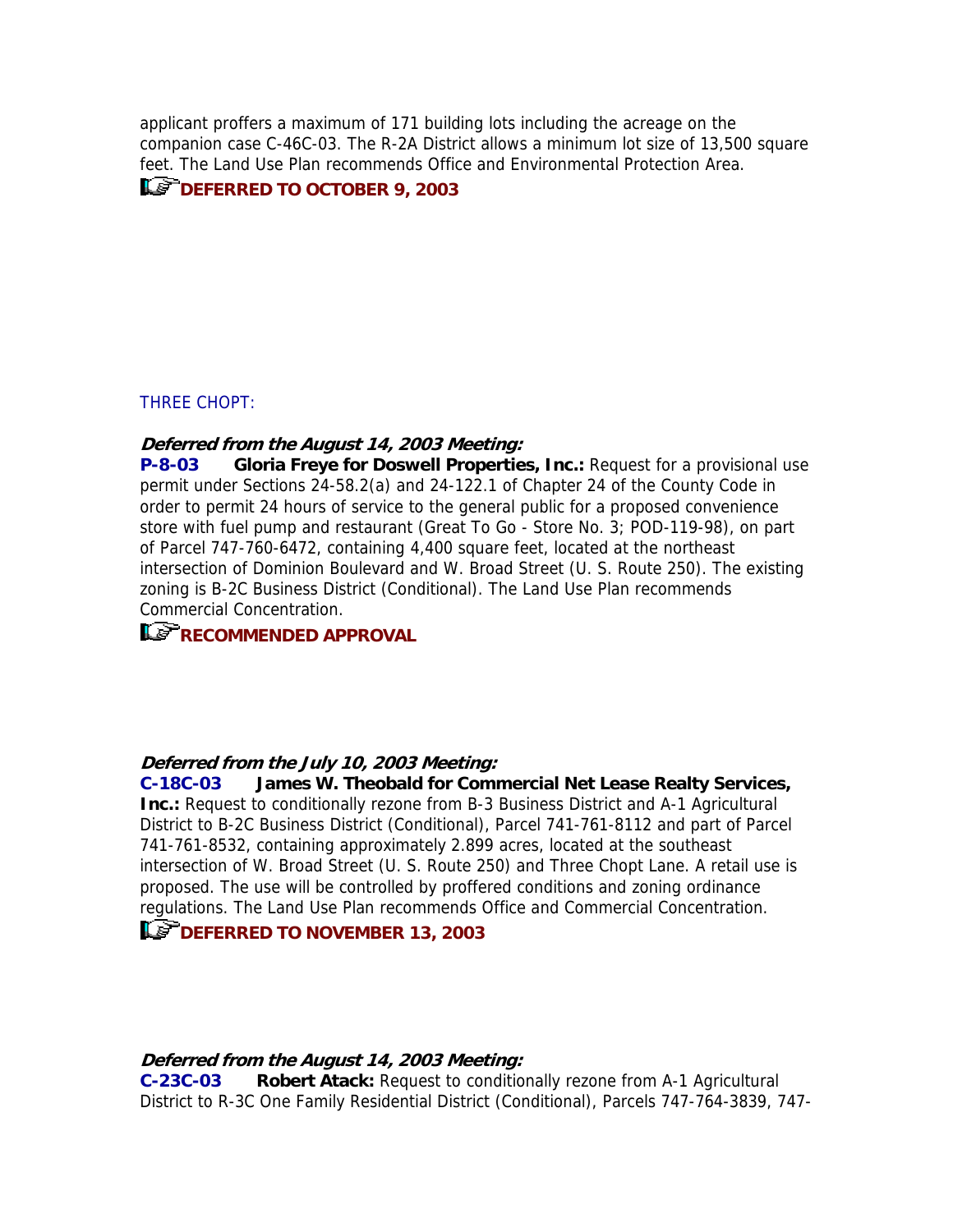764-7729, and 747-764-9550, containing approximately 9.71 acres, located at the southeast intersection of Sadler Road and Thorncroft Drive. Single family subdivision is proposed. The applicant proffers a density not to exceed 2.3 units per acre. The Land Use Plan recommends Suburban Residential 1, 1.0 to 2.4 units per acre.

## **RECOMMENDED APPROVAL**

**P-11-03 Glen Thompson for An Tu Nguyen:** Request for a provisional use permit under Sections 24-58.2 and 24-122.1 of Chapter 24 of the County Code in order to increase the number of billiard tables from two (2) to four (4), on part of Parcel 768- 742-4600, containing 1,629 square feet, located on the south line of Rigsby Road approximately 60 feet east of Pinehaven Road Pine Acres subdivisions. The existing zoning is B-2 Business District. The Land Use Plan recommends Office.

## **RECOMMENDED APPROVAL**

### **Deferred from the August 14, 2003 Meeting:**

**C-24C-03 James Theobald for Springfield Land Development Group:** Request to conditionally rezone from A-1 Agricultural District to B-3C Business District (Conditional), part of Parcels 730-766-8989 and 730-765-7288, containing approximately 16.0 acres, located between I-64 and West Broad Street (U. S. Route 250). An automotive sales development is proposed. The use will be controlled by proffered conditions and zoning ordinance regulations. The Land Use Plan recommends Mixed Use. The site is also in the West Broad Street Overlay District.

### **RECOMMENDED DENIAL**

**C-48C-03 James Theobald for Edward Rose Properties, Inc.:** Request to conditionally rezone from A-1 Agricultural District to R-6C General Residence District (Conditional), part of Parcels 730-766-8989 and 730-765-7288, containing approximately 39.064 acres, located between I-64 and West Broad Street (U. S. Route 250). A multifamily residential development is proposed. The applicant proffers no more than three hundred seventy eight (378) residential units shall be constructed on the property. The R-6 District allows a density up to 19.8 units per acre. The Land Use Plan recommends Mixed Use and Environmental Protection Area. The site is also in the West Broad Street Overlay District.

# **RECOMMENDED DENIAL**